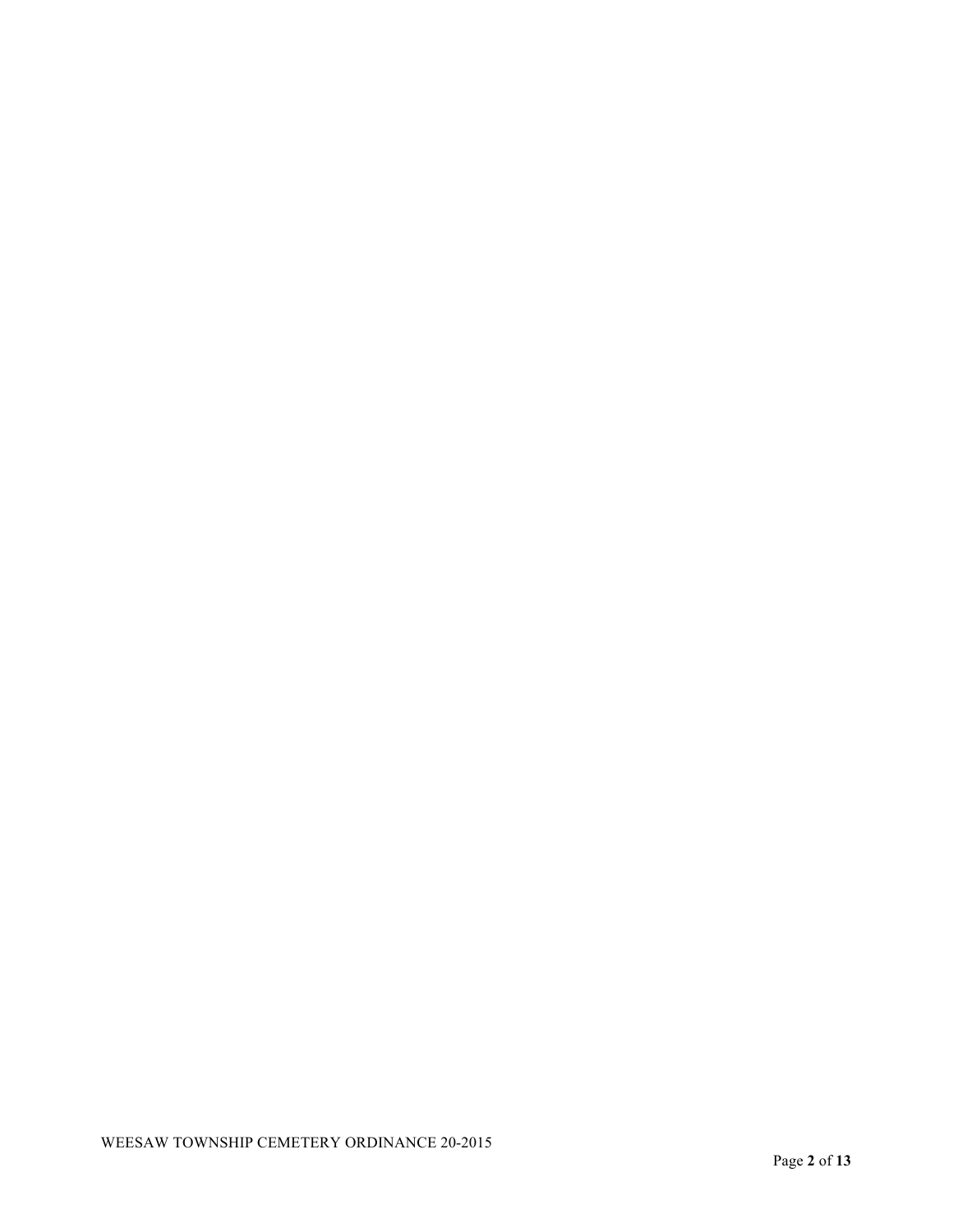#### **WEESAW TOWNSHIP CEMETERY ORDINANCE #20-2015**

An ordinance to protect the public health, safety and general welfare by establishing regulations relating to the operation, control, and management of the cemeteries owned by Weesaw Township, Berrien County, Michigan; to provide penalties for the violation of said ordinance, and to repeal all ordinances or parts of ordinances in conflict therewith.

THE TOWNSHIP OF WEESAW, COUNTY OF BERRIEN, MICHIGAN, ORDAINS:

#### **Section 1: Title**

This ordinance shall be known and cited as the Weesaw Township Cemetery Ordinance.

#### **Section 2: Guidelines/Definitions of Cemetery Ordinance Terms**

Each burial space/lot sold shall be assigned the name of a particular person who will be buried in that space.

Up to two cremated remains may be buried in the ground (or placed in one memorial headstone especially constructed for cremains) within a single burial space confines.

An adult burial space shall consist of a land area four (4) feet wide and ten (10) feet in length more or less.

In cemetery sections plotted after 2015 A.D., there shall be a special reserved area consisting of smaller burial spaces set aside exclusively for cremains. In addition, markers or headstones for cemetery sections plotted after 2015 A.D. in any newly-established Township Cemeteries shall be surface markers which are flush with the ground.

Ownership of a lot consists in the right of interment only. The lot can be used for no other purposes and cannot be divided into smaller portions than originally laid out. Should a lot holder die without a devise or any known kindred, said lot shall revert back to the Township.

## **Other Definitions**

WEESAW TOWNSHIP CEMETERY ORDINANCE 20-2015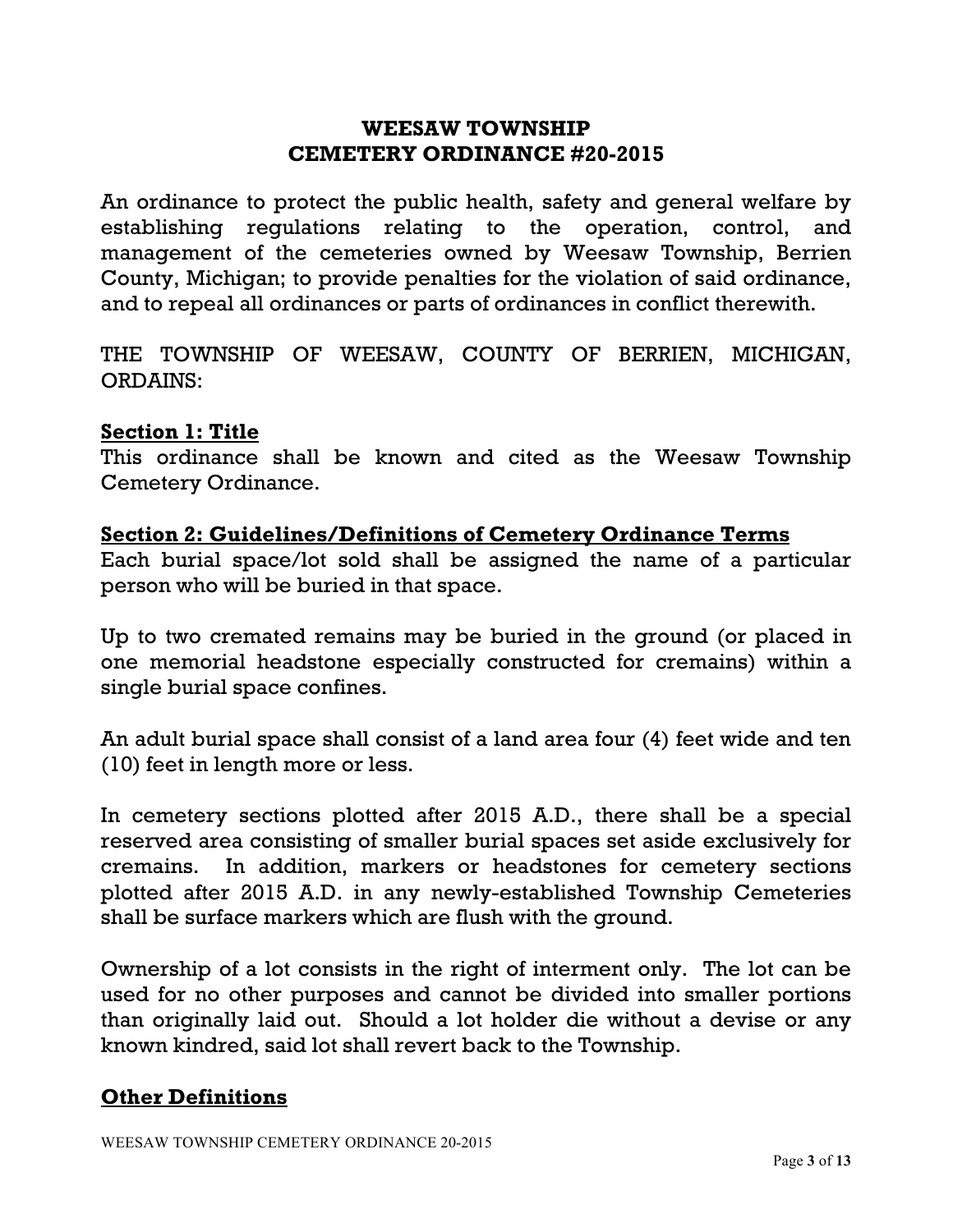| <b>Board:</b>                    | <b>Weesaw Township Board of Trustees</b>     |
|----------------------------------|----------------------------------------------|
| <b>Burial Space:</b>             | (these two terms are<br>used<br>Lot          |
| interchangeably)                 |                                              |
| <b>Cemetery Lot Certificate:</b> | The Document issued by the Clerk to          |
|                                  | purchaser of a                               |
|                                  | burial space/cemetery lot (formerly entitled |
|                                  | "Dead"                                       |
| Clerk:                           | <b>Weesaw Township Clerk</b>                 |
| <b>Resident:</b>                 | One who has their primary residence in       |
|                                  | Weesaw Township and has voting rights in the |
|                                  | Township, whether or not such rights are     |
|                                  | exercised.                                   |
| Sexton:                          | <b>Weesaw Township Sexton</b>                |
| <b>Township:</b>                 | <b>Weesaw Township</b>                       |

## **Section 3: Sale of lots/burial spaces**

Hereafter, cemetery lots/burial spaces shall be sold only to residents of the Township for the purpose of the burial of such purchaser or his or her heirs at law or next of kin who reside within the township. Such lot sales or burial spaces shall be sold at the Resident's rate to a resident at the time of purchase. However, the Clerk shall have the authority to vary the aforesaid restriction on sales where the purchaser is either a non-resident taxpayer or discloses sufficient personal reason for burial within the Township through previous residence in the Township or relationship to persons interred therein; with such lots being sold at the higher Non-Resident rate. No sale shall be made to funeral directors or others than as heretofore set forth.

Anyone residing within Weesaw Township is prohibited from buying any lot/burial space with the purpose of transferring burial space to someone outside the Township.

Any person who wishes to purchase more than one burial space shall provide to the Clerk or Sexton the name(s) and address(es) of all parties indicating the name of the person who will be buried in each burial space. Any person(s) named who is not a resident of the Township shall pay the Non-Resident's price for said burial space(s). No person shall be recognized as owner or part owner of a lot/burial space unless his/her name appears upon the cemetery records of the Clerk.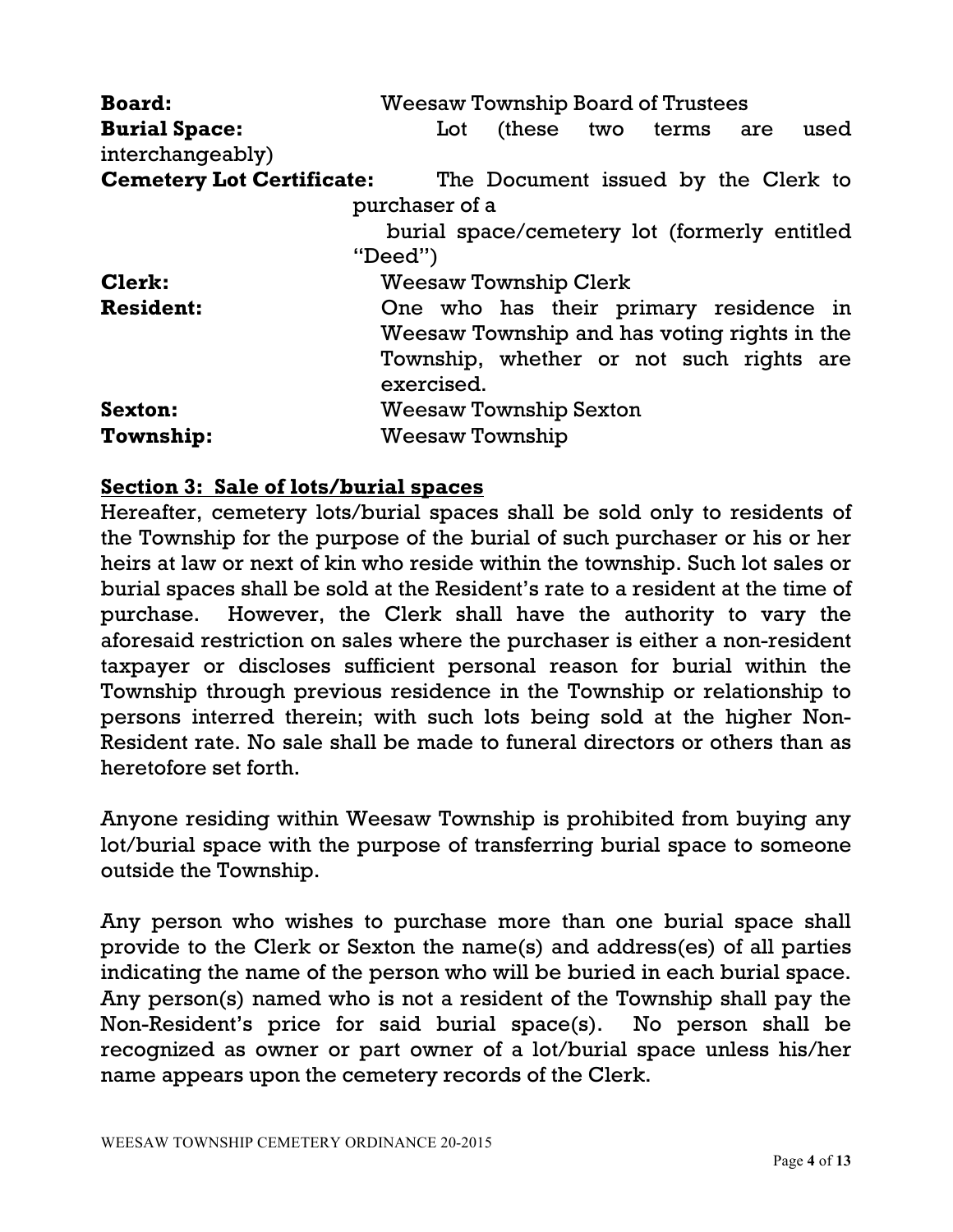All such sales shall be made on a form approved by the Board, which grants a right of burial only and does not convey any other title to the lot/burial space sold (purchaser will receive a "right of use", not a property ownership "Deed"). The Clerk shall execute such form. A burial space cannot be conveyed to another person other than those listed on the form, without approval of the Board. The Board is the ultimate arbiter of conflicting claims regarding burial spaces.

It shall be the responsibility of the owner of the burial space(s) to notify the township of any change in his/her mailing address.

## **Section 4: Transfer of Burial Spaces**

With the approval of the Board, burial space rights may be transferred to only those persons eligible to be original purchasers of cemetery lots or burial spaces residing within the township and may be effected only by endorsement of an assignment of such burial permit upon the original Cemetery Lot Certificate form issued by the Clerk. Such transfers shall be approved by the Board, and entered upon the official records of the Clerk. Upon such assignment, approval and record, said Clerk shall issue a new Cemetery Lot Certificate to the assignee and shall cancel and terminate upon such records, the original certificate thus assigned. Any such Boardapproved transfers shall be charged at the fee stated on the Cemetery Fee Schedule (see Addendum 1).

As with burial space sales, such transfers shall be subject to all township rules, regulations and ordinance requirements (now and as they may be amended in the future). Without the benefit of a probate court order or the authority of a bona fide personal representative of an estate, if an owner of said burial space is deceased, unable to be found or unable to speak for himself, the following documents shall be required to transfer or reassign a burial space: 1) Relevant affidavits signed under oath by the interested parties; 2) A copy of the will (where applicable); 3) A written release form signed by all interested parties.

**Section 5: Purchase Prices for Burial Spaces and other Burial Costs** are listed on Addendum 1 (Cemetery Fees) of this Ordinance. The Board, by resolution, may periodically increase the burial space fees to accommodate increased costs and other factors.

No burial spaces shall be opened and closed except under the direction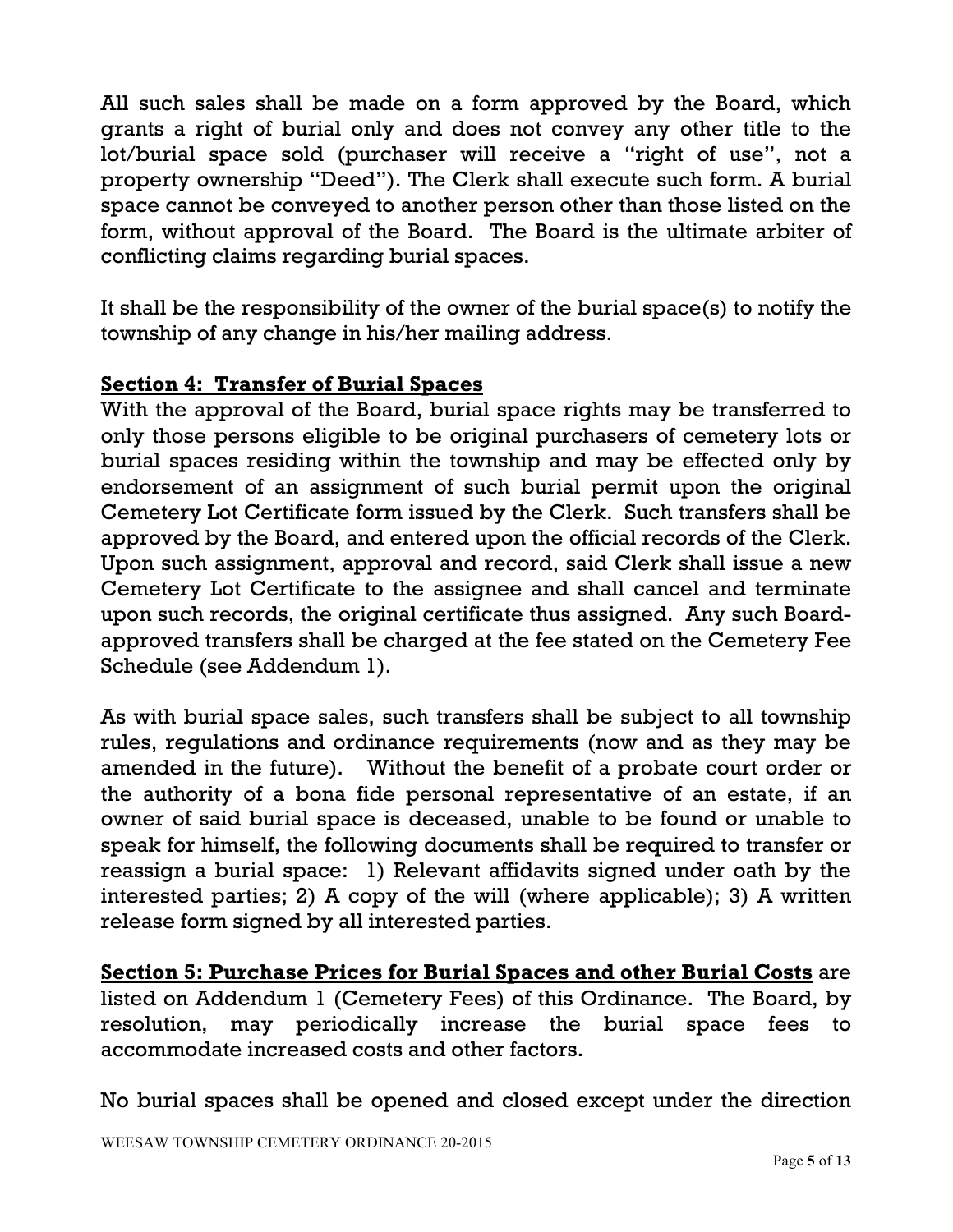and control of the Sexton. This provision shall not apply to proceedings for the removal and reinterment of bodies and remains, as which matters are under the supervision of the local Health Department.

#### **Section 6: Markers and Headstones**

All markers or headstone must be made of stone or other equally durable composition. The Township (and its officials, officers, employees and contractors) is not responsible for and shall not be required to repair or replace any damaged, stolen, vandalized or missing headstone, monument, urn or decorations or any such items.

**In order to keep lawn-mowing and other cemetery expenses affordable, markers or headstones for any newly-purchased property to be plotted and used either as a new viable cemetery or as an annex to the present cemeteries – New Troy and Glendora Cemeteries – shall be surface markers which are flush with the ground.** 

Only one marker or headstone shall be permitted per burial space. Such markers are to be placed only at the head of a burial site.

The footing or foundation upon which any marker or headstone must be placed shall be constructed by the Sexton for a designated fee (Addendum 1).

## **Section 7: Exemptions**

This Ordinance's prohibitions, limitations and regulations generally do not apply to township officials, contractors or employees performing maintenance, burial or other duties in the cemetery which arise out of their position with the Township. Firefighters, police officers, and other law enforcement officers are also exempt from the regulations contained herein when engaged in their official duties. The Ordinance shall also expressly exempt the penalties provision of the ordinance from applying to the carrying out of duties and responsibilities by Township officials or contractors pursuant to the ordinance.

## **Section 8: Interment/Disinterment Regulations**

Only one person may be buried in a burial space except for a mother and infant or two children buried in the same burial site. Up to two cremated remains may be buried in one burial space, or one cremated remains and one person may be buried in one burial space. Burial shall be below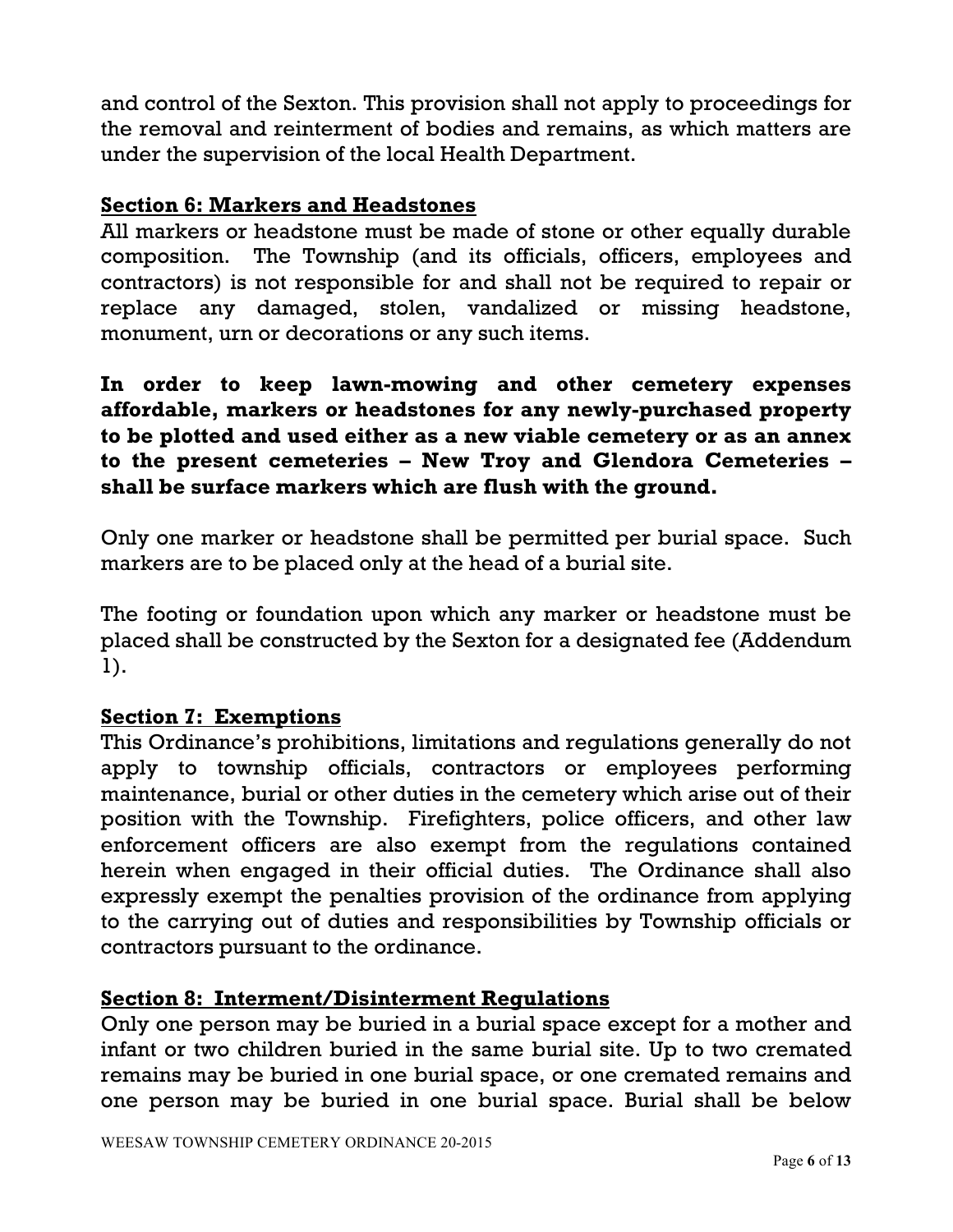ground in a state-approved sealed concrete vault, or other vault approved by the Sexton. Winter interments/disinterments shall be charged at a higher rate due to inclement weather and freezing making it difficult to excavate the earth.

Anyone requesting a disinterment, as well as the contractor who performs the disinterment, shall sign a consent and release form that will indemnify and hold the Township harmless against any and all liabilities, causes of action or similar matters that might arise due to the disinterment. No disinterment or reinterment can occur until the Township receives a copy of a disinterment or reinterment permit issued by the local health department (MCL 333.2853).

Mausoleums are not allowed to be used in the Weesaw Township cemeteries.

Not less than 36 hours notice shall be given to the Clerk and/or Sexton in advance of any time of any funeral to allow ample time for the opening of the burial space.

The appropriate Cemetery Lot Certificate for the burial space involved, together with appropriate identification of the person to be buried therein, where necessary, shall be presented to either the Sexton or the Clerk prior to interment. Where such permit has been lost or destroyed, the Clerk shall be satisfied, from his or her records, that the person to be buried in the burial space is an authorized and appropriate one before any interment is commenced or completed.

All graves shall be located in an orderly and neat appearing manner within the confines of the burial space involved.

## **Section 9: Ground Maintenance**

No grading, leveling, or excavating upon burial space shall be allowed without the permission of the Sexton or the Board.

No flowers (except Annuals, as set forth in the "Cemetery Rules – Addendum 2"), shrubs, bushed, trees or vegetation of any type shall be planted. A Board-authorized person or the Sexton may remove any of the foregoing unauthorized items planted.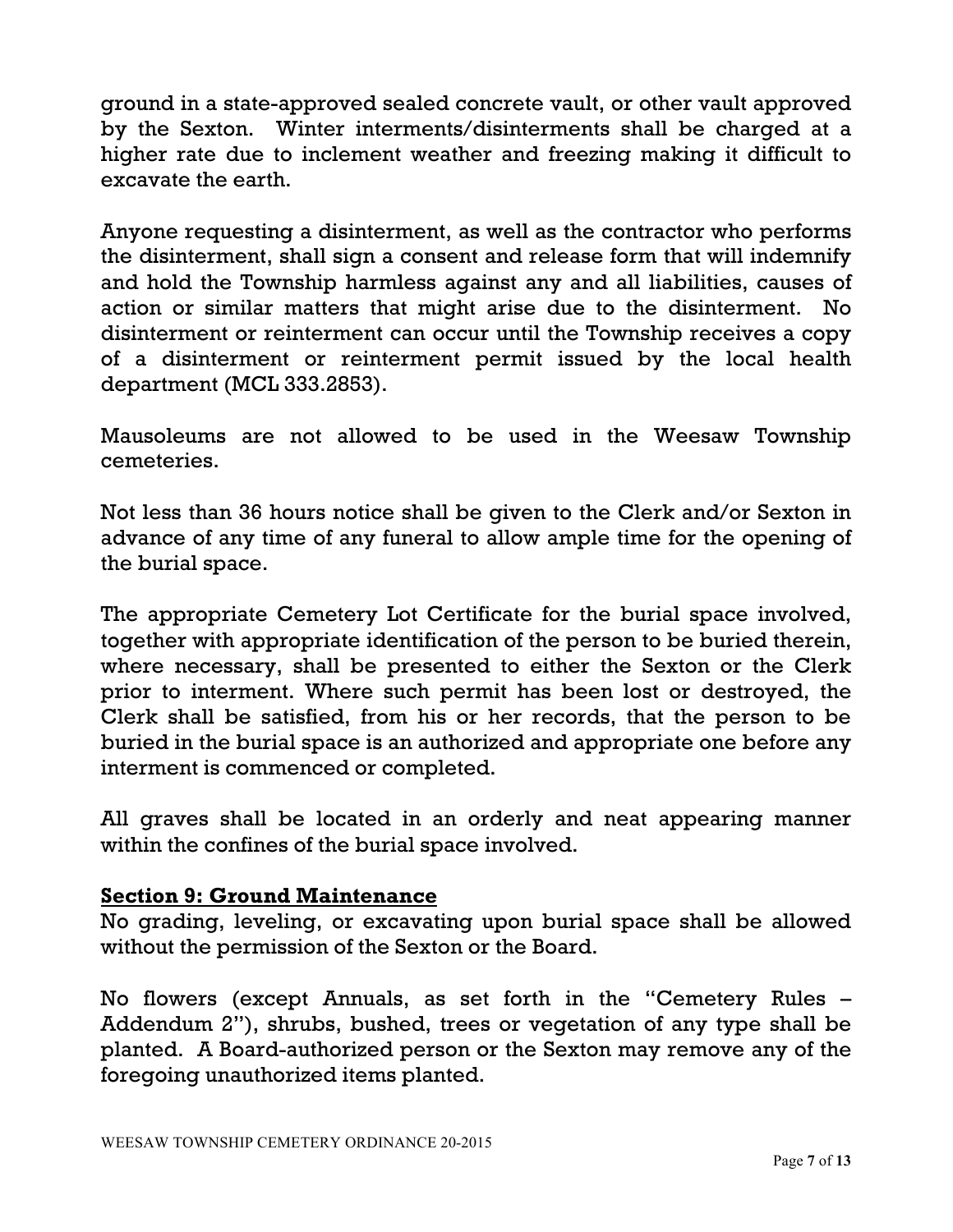The Board reserves the right to remove or trim any trees, plants or shrubs located within the cemetery in the interest of maintaining a proper and neat appearance of the use of the cemetery.

Mounds, which hinder the free use of a lawn mower or other gardening apparatus, are prohibited.

The Sexton or other Board-authorized personnel shall have the right and authority to remove and dispose of any and all growth, emblems, displays or containers therefore that through decay, deterioration, damage or otherwise become unsightly, a source of litter or a maintenance problem.

Surfaces other than earth or sod are prohibited. Seeding of the burial space by the Sexton shall be completed as soon as feasibly possible following burial.

All refuse of any kind or nature including, among others, dried flowers, wreaths, papers, and flower containers must be removed or deposited in containers located within the cemetery. These containers shall be emptied by the contracted lawn mowers on a regular basis in the mowing season or by Board-authorized personnel as needed at other times.

# **Section 10: Disclaimer of Liability and Responsibility**

Cemetery visitors are on the cemetery grounds at their own risk and the Township assumes no responsibility or liability regarding cemetery visitors. In addition, the Township is not responsible for and shall not repair or replace any damaged, stolen, vandalized or missing headstone, monument, urn or similar item.

# **Section 11: Forfeiture of Vacant Cemetery Lots or Burial Spaces**

Cemetery lots or burial spaces, which were sold after the effective date of this ordinance, and remaining vacant 40 years from the date of their sale, shall automatically revert to the township upon occurrence of the following events:

1. Notice shall be sent by the Clerk by first class mail to the last known address of the last owner of record informing him/her of the expiration of the 40 year period and that all rights with respect to said lots or burial spaces will be forfeited if he/she does not affirmatively indicate in writing to the Clerk within 60 days from the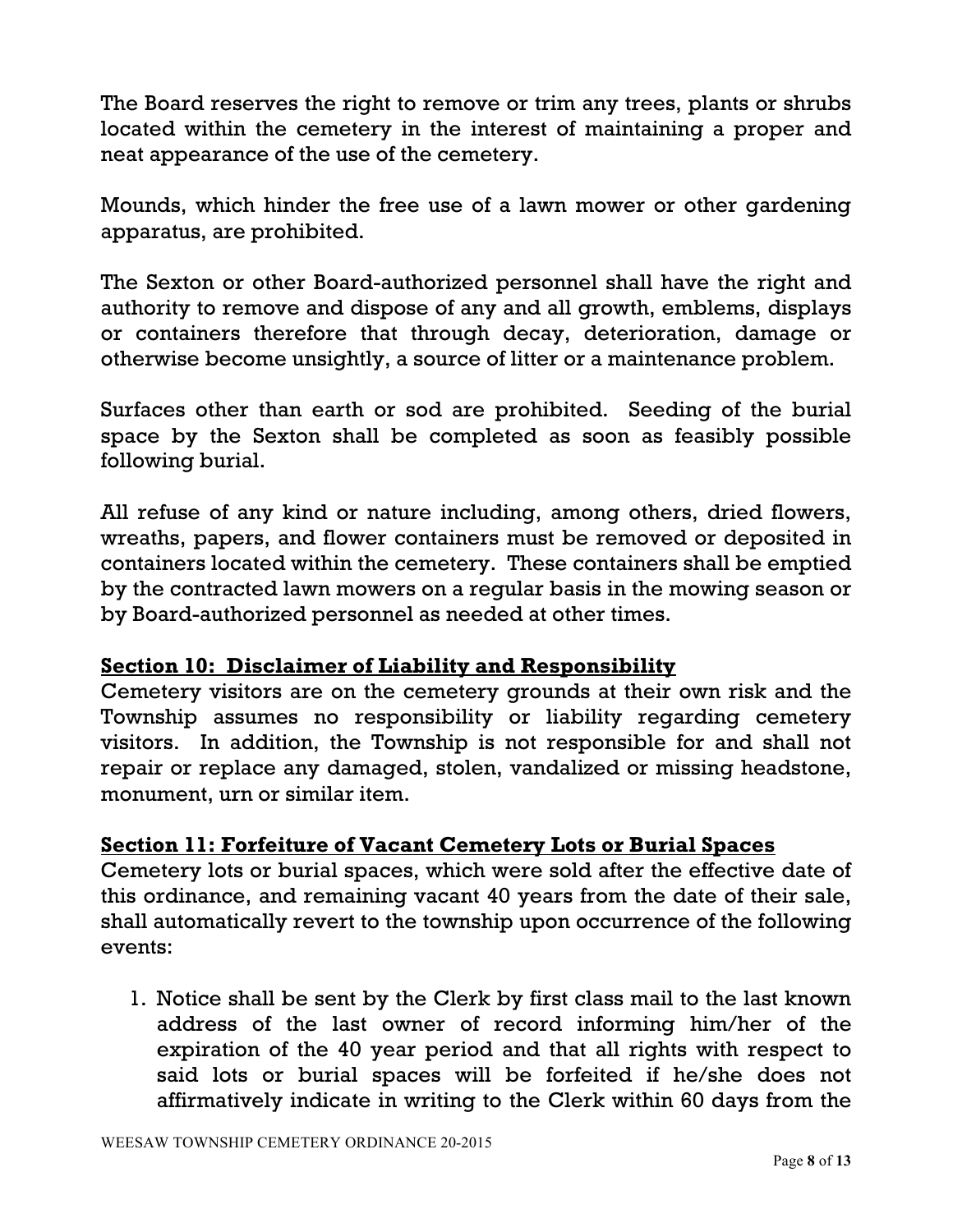date of mailing of the written notice his/her desire to retain said burial rights.

2. If no written response to said notice indicating a desire to retain the cemetery lots or burial spaces in question is received by the Clerk from the last owner of record of said lots or burial spaces, or his/her heirs or legal representative, within 60 days from the date of mailing said notice, ownership of said lots shall revert back to Weesaw Township.

It shall be the responsibility of the purchaser of a lot or burial space to notify the Clerk of any change in address. Notice sent to a purchaser at his/her last known address shall be considered sufficient and proper legal notification.

## **Section 12: Repurchase of Lots or Burial Spaces**

The Township will repurchase any cemetery lot or burial space from the owner at the original price paid to the Township, upon written request of said owner or his/her legal heirs or representatives. There will be a nominal fee for this service, and the original Cemetery Lot Certificate shall be turned over to the Clerk for cancellation. A new Cemetery Lot Certificate will be issued by the Clerk upon resale of the lot to a new purchaser. Burial spaces shall not be transferred by original purchaser to another party without written approval of the Board.

## **Section 13: Records**

The Clerk shall maintain records concerning all burials, issuance of burial permits, and any permits, and any perpetual care fund, if applicable, separate and apart from any other records of the township and the same shall be open to public inspection at all reasonable business hours.

## **Section 14: Vault**

All burials shall be within a state-approved standard concrete vault, or a vault that has been approved by the Sexton. These vaults are to be installed or constructed in each burial space before interment.

## **Section 15: Cemetery Hours**

The cemetery shall be open to the public from the hours of dawn to dusk each day.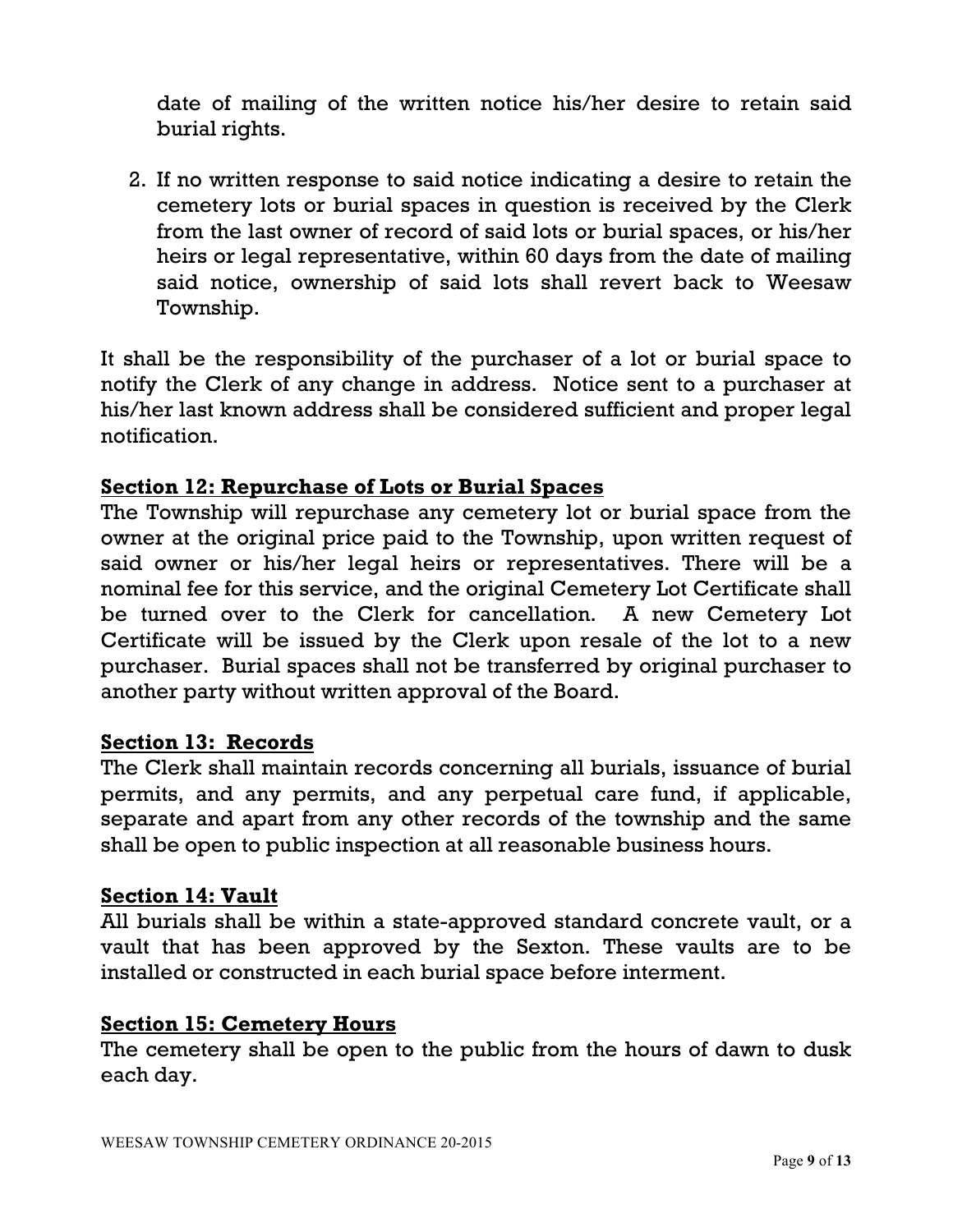Spring cleanup shall be completed no later than April 15 and fall cleanup shall be completed by November 1 of each year by the lawn mowing contractor. All gravesite decorations shall be removed by October 15 of each year by the family or loved ones of the deceased.

No person shall be permitted in the township cemeteries at any time other than the period indicated above, except upon permission of the Board or the Sexton of the Cemetery.

## **Section 16: Penalties**

Any person, firm or corporation who violates any of the provisions of the within ordinance shall be guilty of a civil infraction and shall be subject to a fine of up to \$100.00 for a first offense and up to \$150.00 for any second or additional offense, and any other restitution or fees incurred by the Township as may be determined by a court of competent jurisdiction. Each day that a violation continues to exist shall constitute a separate offense. Any criminal prosecutions hereunder shall not prevent civil proceedings for abatement and termination of the activity complained of. This being a police power Ordinance, it is to be enforced by either a Law Enforcement Officer or the Township Code Enforcement Officer.

# **Section 17: Severability**

The provisions of the within ordinance are hereby declared to be severable and should any provision, section or part thereof be declared invalid or unconstitutional by any court of competent jurisdiction, such decision shall only affect the particular provision, section or part thereof involved in such decision and shall not affect or invalidate the remainder of such ordinance which shall continue in full force and effect and is still enforceable.

## **Section 18: Cemetery Sexton**

The Sexton shall be contracted by the Board and report directly to the Board. The Board will conduct interviews and set qualifications for the Sexton position. The Sexton should be a physically fit individual, able to work in all kinds of weather. The person shall be able to have all gravesites opened in time for the burial scheduled by the funeral home.

The Sexton from time to time may find it necessary to amend the opening and closing of graves and other burial fees, only after approval of the Board to do so. Such fees shall be published by the Clerk along with the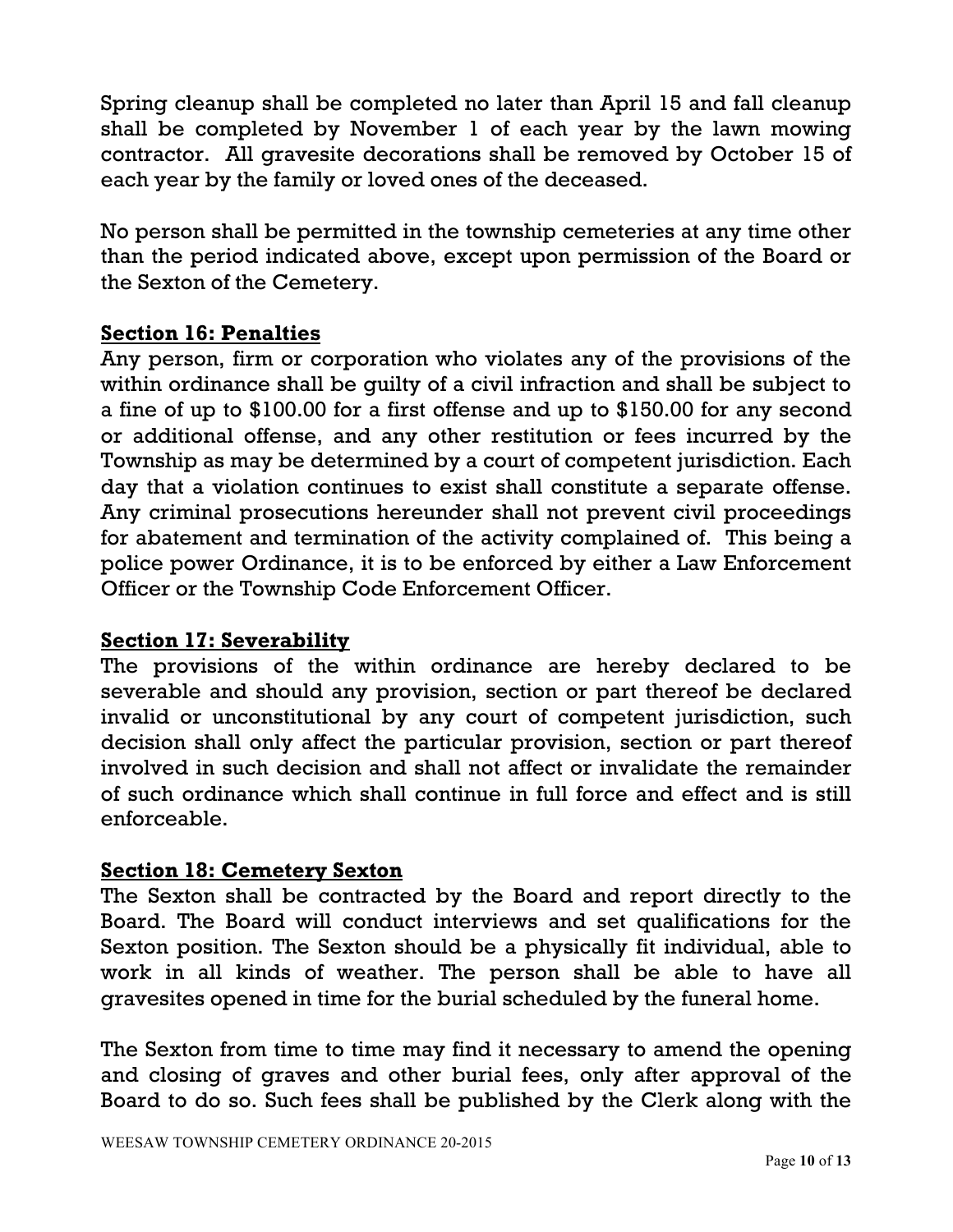Board-approved burial space fees (See Addendum 1). A copy of said fees shall be maintained by the Clerk.

All monies for the opening and closing of graves, burial of cremains and setting monument foundations shall be made payable to Weesaw Township and disbursements of such funds will be made to the Sexton as soon as possible or at the next Regular Board Meeting.

Burial spaces shall not be reserved for future purchase for a period of more than thirty (30) days, after said time the temporary reserve shall be removed, thus freeing up the burial space for sale to another purchaser.

If the Sexton is aware of any of the following issues or other questionable activities, the Sexton shall immediately bring it to the attention of the Clerk to be brought before the Board for resolution:

- Plantings, such as unpermitted flowers, trees or shrubs.
- Landscaping that would interfere with mowing or encroachment upon others' cemetery burial space(s). No crushed stone permitted.
- Destruction/defacing/breakage of any buildings, headstones, etc. in the cemeteries.

It shall be the responsibility of the Sexton to contact the Township snow removal contractor to remove snow from the driveway and surrounding graves on the day of a funeral or as deemed necessary during the winter season.

# **Section 19: Effective Date**

All ordinances or parts of ordinances in conflict herewith are hereby repealed. The Board may, from time to time, review and make revisions or Amendments to the Ordinance as necessary. Such revisions/amendments shall be approved by the Weesaw Township Board of Trustees and recorded within the Ordinance under the appropriate section by the Township Clerk.

# **Section 20: Adoption of Ordinance**

This Ordinance duly adopted on January 21, 2015, at a Meeting of the Weesaw Township Board of Trustees and will become effective eight (8) days after date of publication in a newspaper of general circulation within the Township.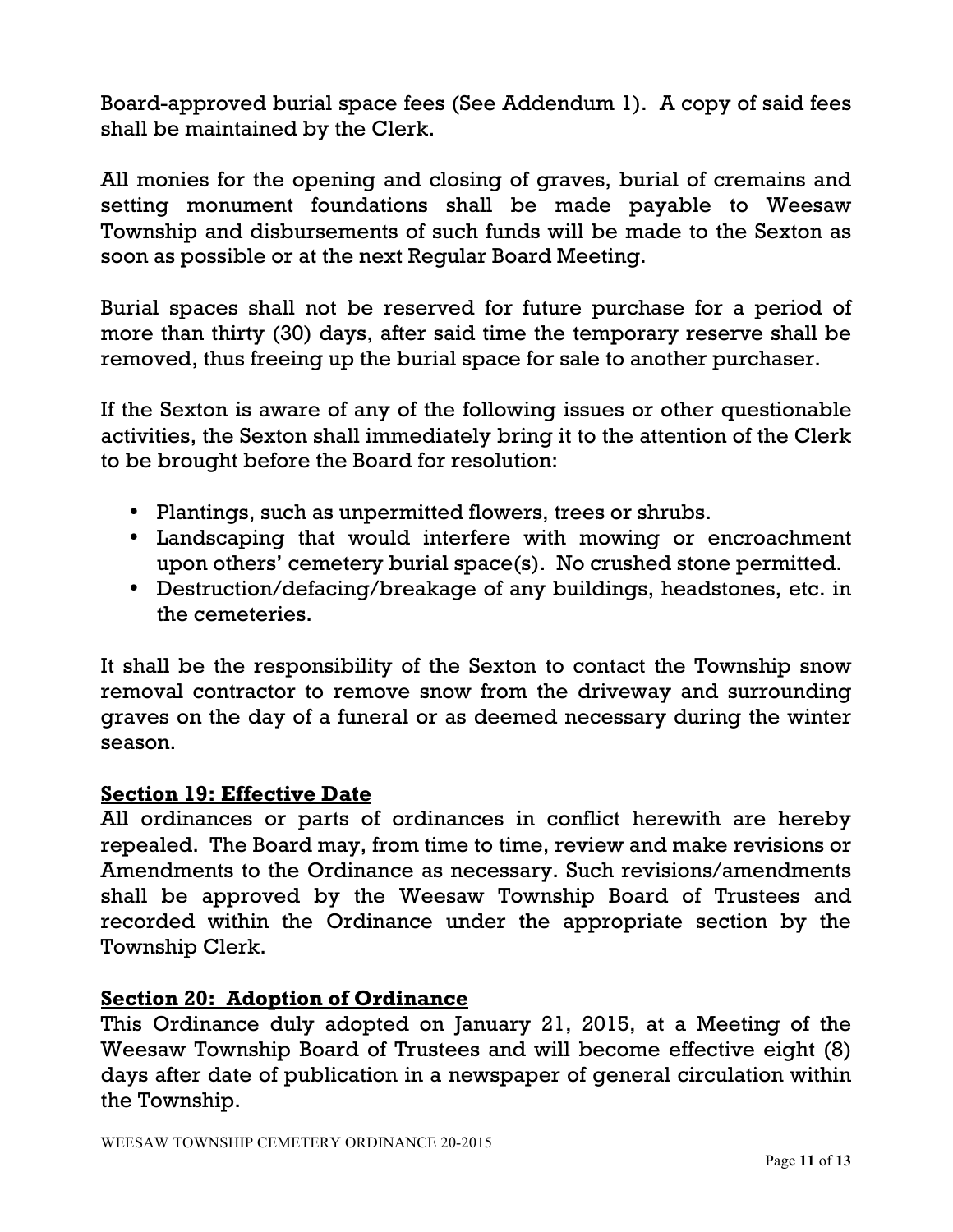Motion offered by Board Member Sandy McKamey, supported by Board Member Jack Jones.

#### **Roll Call Vote**:

Ayes: McKamey, Tackitt, Jones, Sommers, Green

Nays: None

This Ordinance was further declared adopted by the Weesaw Township Supervisor.

 *Sandy McKamey* 

Sandy McKamey, Township Supervisor

#### **Clerk's Certificate of Adoption and Publication**

I, the duly elected Clerk of the Township of Weesaw, certify that the foregoing is a true copy of the Weesaw Township Cemetery Ordinance #20-2015 adopted by the Weesaw Township Board of Trustees on January 21, 2015, and published in a newspaper of general circulation in the Township of Weesaw on January 29, 2015.

 *Wanda J Green* January 29,

2015 Wanda Green, Township Clerk **Date** Date

Attachments: Addendum 1. **New Troy & Glendora Cemeteries' Fees (Attachment 1)** Addendum 2. **Cemetery Rules (Attachment 2)**

#### **Township Board Amendments/Revisions:**

| <b>REV</b>  | <b>CHANGES ENACTED BY WEESAW TOWNSHIP BOARD OF TRUSTEES</b> |
|-------------|-------------------------------------------------------------|
| <b>DATE</b> |                                                             |

WEESAW TOWNSHIP CEMETERY ORDINANCE 20-2015